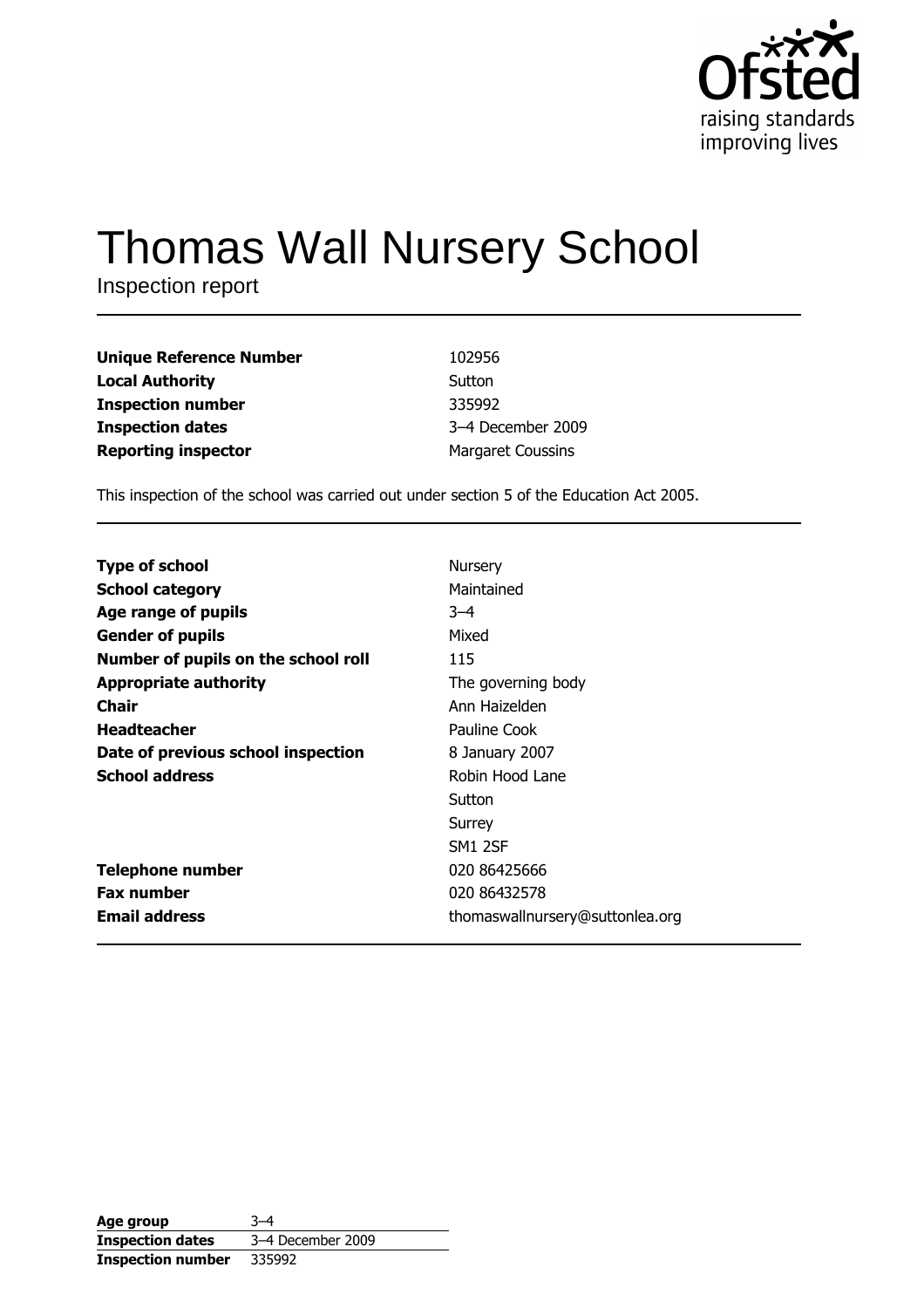The Office for Standards in Education, Children's Services and Skills (Ofsted) regulates and inspects to achieve excellence in the care of children and young people, and in education and skills for learners of all ages. It regulates and inspects childcare and children's social care, and inspects the Children and Family Court Advisory Support Service (Cafcass), schools, colleges, initial teacher training, work-based learning and skills training, adult and community learning, and education and training in prisons and other secure establishments. It rates council children's services, and inspects services for looked after children, safequarding and child protection.

Further copies of this report are obtainable from the school. Under the Education Act 2005, the school must provide a copy of this report free of charge to certain categories of people. A charge not exceeding the full cost of reproduction may be made for any other copies supplied.

If you would like a copy of this document in a different format, such as large print or Braille, please telephone 08456 404045, or email enquiries@ofsted.gov.uk.

You may copy all or parts of this document for non-commercial educational purposes, as long as you give details of the source and date of publication and do not alter the documentation in any way.

Royal Exchange Buildings St Ann's Square Manchester M2 7LA T: 08456 404045 Textphone: 0161 618 8524 E: enquiries@ofsted.gov.uk W: www.ofsted.gov.uk © Crown copyright 2009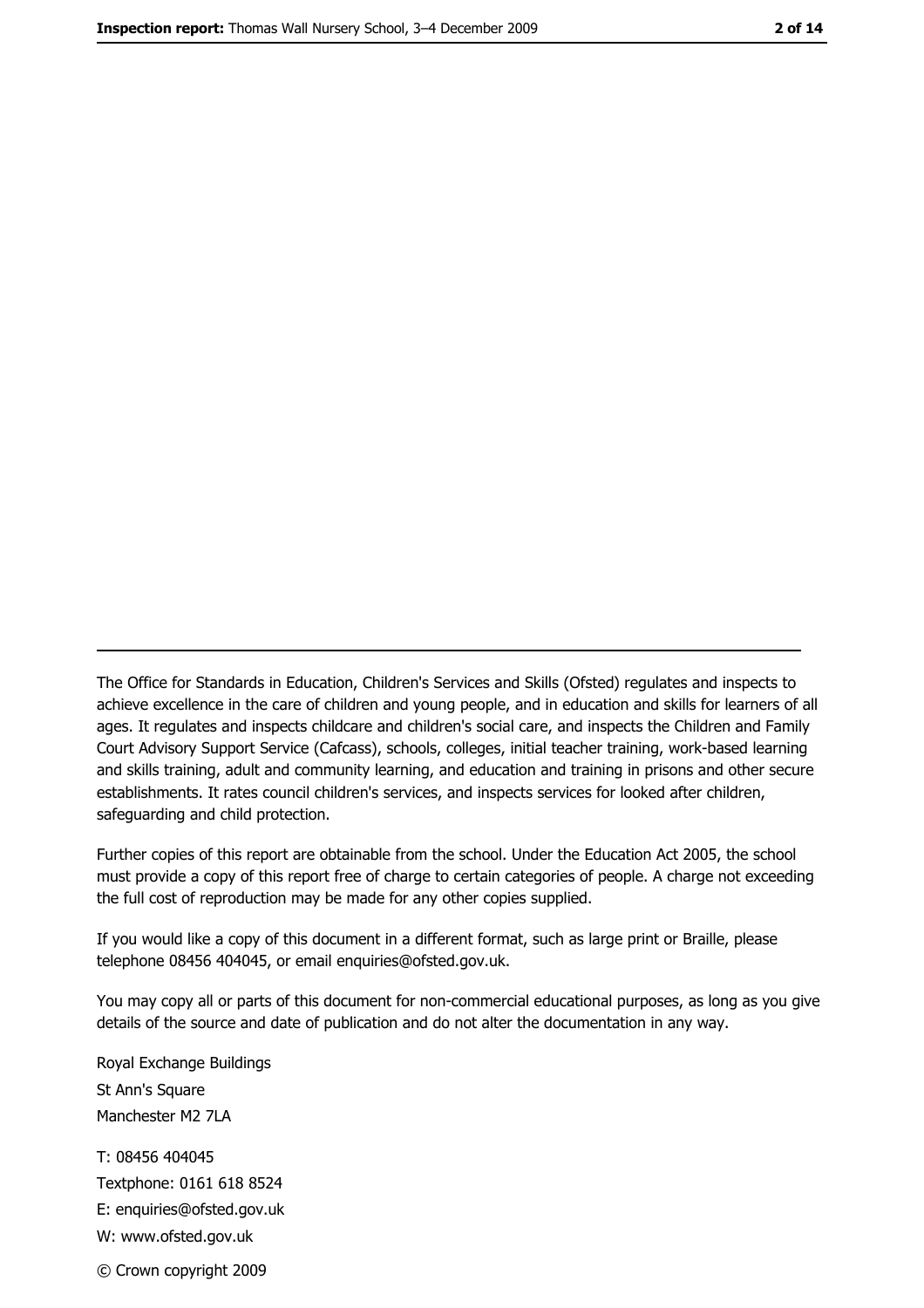# **Introduction**

This inspection was carried out by two additional inspectors. The inspectors observed a range of learning activities and held meetings with the chair of governors, staff and parents and carers. They observed the school's work and looked at data about children's progress and attainment, the school's planning documents, including its self-evaluation form, the school improvement plan and policies and procedures for safeguarding.

The inspection team reviewed many aspects of the school's work. It looked in detail at the following:

- how well the provision ensures sufficient challenge for more able children  $\blacksquare$
- how well the school is teaching and developing children's early writing skills  $\blacksquare$
- the effectiveness of the use of assessment to inform the next steps in children's  $\blacksquare$ learning
- the extent to which the federation is benefiting children in the school.  $\blacksquare$

# Information about the school

The school makes provision for the Early Years Foundation Stage in three nursery classes where children attend on a part-time basis. One class (Dragonflies) is an assessment base with places for up to 16 children with complex communication difficulties. During the inspection 11 children were attending this class. The majority of pupils come from White British backgrounds, with a minority from a wide range of other ethnic backgrounds. Over one quarter of the children have English as an additional language and many of them are at the early stages of learning English. The school offers extended provision, known as Honeybees, and a breakfast club. There is also a children's centre on the site, managed by the school, which is inspected separately. In 2007 the Nursery was federated with Robin Hood Infant School, which is on the same site. The headteacher of the Nursery leads both schools and they share the same governing body.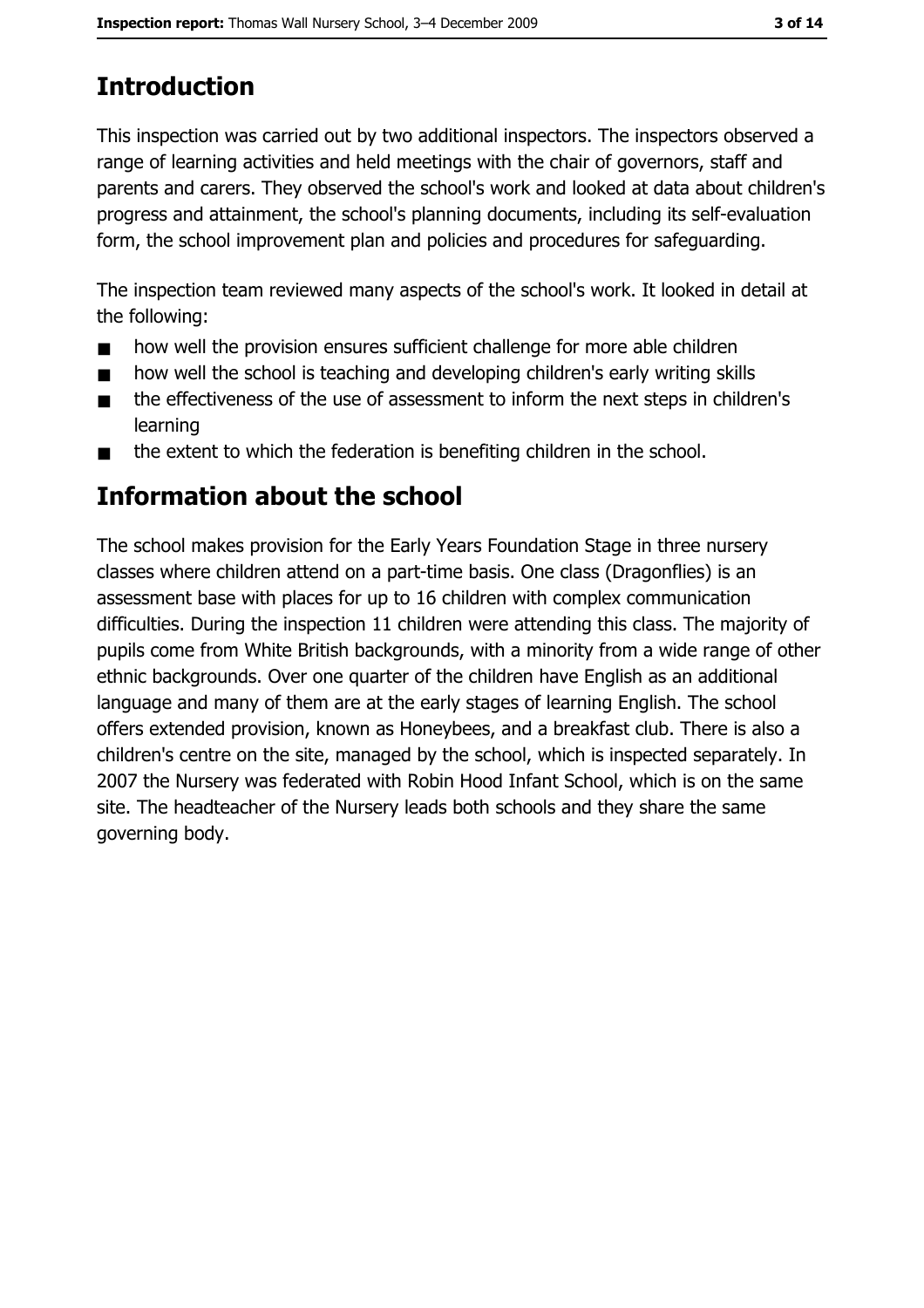# **Inspection judgements**

### Overall effectiveness: how good is the school?

#### The school's capacity for sustained improvement

#### **Main findings**

Thomas Wall Nursery provides an outstanding start to children's school life. It is an extremely stimulating, caring and supportive environment where children thrive and develop enthusiasm for learning under the highly effective direction and leadership of the headteacher. There are excellent relationships between home and the Nursery and parents and carers particularly value the personal attention that their children receive, which means they settle in very quickly to school life. One parent wrote, The school provides a very happy and supportive environment for the nursery children. My son is very happy at this school therefore I am a very happy parent.' Children from many different backgrounds get on very well together and their behaviour is exemplary. Children love coming to school. They become thoroughly involved in the varied range of learning opportunities provided for them because staff ensure that activities are firmly based on children's interests and needs and, as a result, children make good progress. Children with special educational needs in the mainstream classes are sensitively supported by adults, enabling them to succeed as well as their friends. A highly skilled team in the Dragonflies class provides specialist care and teaching that enables children to make excellent progress. One parent wrote, The staff are brilliant, very caring and professional. My child has come on a lot since starting and loves it there.' Effective support for children who are at the early stages of learning English ensures that they too achieve well.

As a result of the federation, the site has been carefully designed so that the Nursery children share some of the same areas as children in the Reception classes in the infant school. The Nursery children benefit enormously from playing and learning with the older children. This helps them develop their social skills extremely well and ensures that there are always challenges to extend learning, particularly for the more able children. The excellent curriculum promotes all areas of learning very well. They have great fun outside, whether sailing on the pirate ship or hunting for treasure, as well as developing their physical skills well by being very active for much of their time. Children's welfare is exceptionally well provided for so they feel safe and secure at all times and they develop very good attitudes to learning. Their spiritual, moral, social and cultural development is outstanding. There is a clear focus on developing children's confidence and self-esteem. Their achievements are celebrated, praised and encouraged, with parents and carers drawn into the process of assessing how well their children are doing. Children and their parents and carers are rightly proud of the 'learning journey' books that provide an ongoing record of the milestones in their achievement. Children chat with great pleasure and pride about the photographs and samples of work displayed in these special books. Governance is good. The governing body fulfils its statutory requirements and is very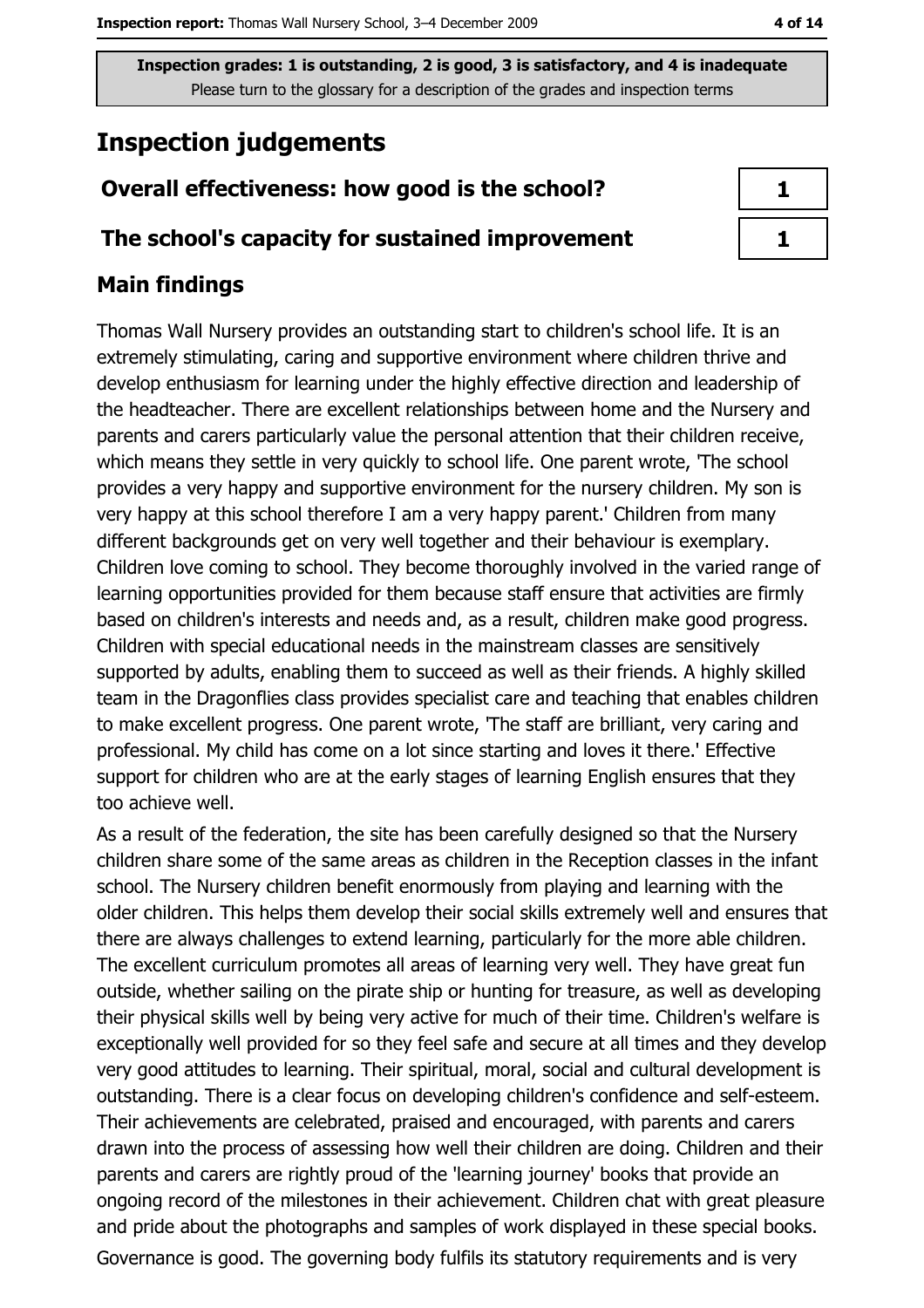supportive especially in ensuring continuity throughout the federation. Its role in drawing up the school's plans and priorities and in challenging and evaluating the school's performance is less well developed.

The Nursery has outstanding capacity for further improvement, as evidenced by the many improvements since the previous inspection when the school was judged to be good. Most aspects of the school's work have improved to an outstanding level but there is no complacency and leaders and managers are working effectively to ensure that the overall quality of teaching moves from good to outstanding. Good improvement has been made in developing and implementing effective assessment procedures, including the use of assessment to inform next steps in children's learning. Careful monitoring and self-evaluation ensure that there is an accurate understanding of strengths and areas for further improvement to enable them to do this.

#### What does the school need to do to improve further?

- Strengthen the impact of the supportive governing body as it works to maintain the  $\blacksquare$ school's outstanding effectiveness by:
	- ensuring that governors are more closely involved in setting priorities and contribute more rigorously to school self-evaluation.
- Ensure that children always make the best possible progress by:  $\blacksquare$ 
	- improving the quality of teaching from good to the outstanding level seen in some lessons, particularly in relation to extending children's language and literacy skills.

#### **Outcomes for individuals and groups of children**

From entering the Nursery with skills, knowledge and understanding typical for their age, children make good progress and leave having reached levels generally above those expected for their age. Children with special educational needs and/or disabilities, the more able children and those who speak English as an additional language also achieve well. This is because the school identifies their individual needs at a very early stage and provides extremely good levels of support.

Children learn to be safe and healthy from the very start of their time in school. They know it is important to drink water and confidently help themselves to a drink, carefully pouring the water from a jug without needing to ask an adult to help them. They know that they have fruit at snack times because, as one said, 'Fruit is good for you and better than chocolate and crisps because they make you fat.' They have a clear understanding of why it is so important to wash their hands before they have their snacks and after going to the toilet. One child said, 'We have to get rid of all the muck and germs so we don't get sick.' They make an excellent contribution to the smooth running of the day by selecting their names to register on arrival, taking the registers to the office and tidving up their classrooms. They are considerate and care for each other, which was demonstrated when children were playing on the climbing equipment outside

 $\mathbf{1}$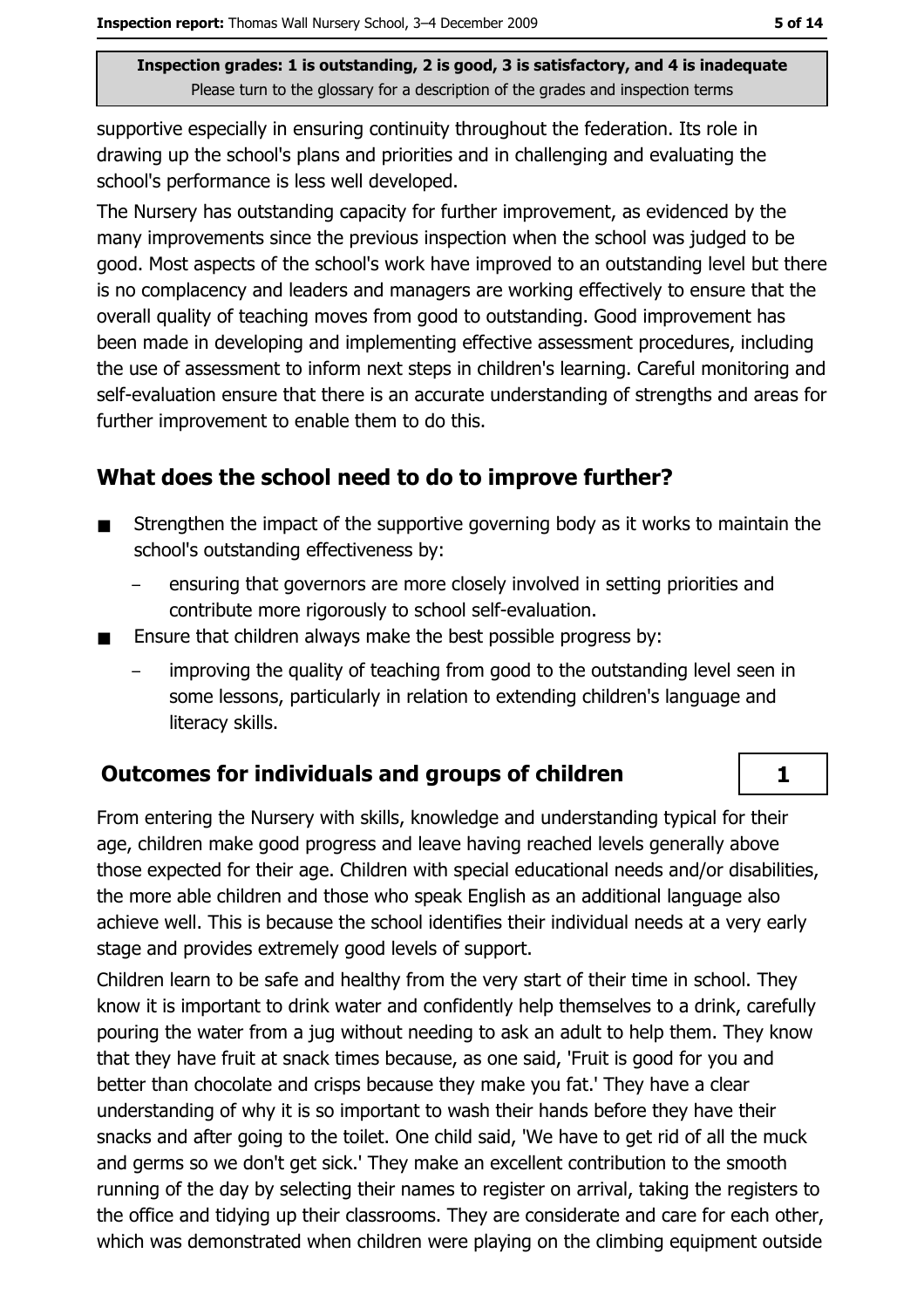and telling each other that they must stand in line and not push, so that no one gets hurt. They show increasing levels of physical confidence and control indoors and out and become very competent in the use of information and communication technology. There is a seamless transition between learning indoors and outdoors. In an outstanding session outside, children were developing vocabulary, map reading and number skills following a trail to find hidden treasure. Children demonstrate concentration and determination to succeed. For example, some were completely absorbed in finding ways to wrap awkwardly shaped 'Christmas presents' and then in finding the best ways to secure their packages. They work well together and are supportive of each other, as shown when one child offered to 'hold it and then you can stick it'.

Children thoroughly enjoy life in the Nursery and parents and carers recognise and appreciate this by bringing them to school regularly and using the breakfast club so that for the majority of children attendance overall is above that usually found among children this age. As a result of the federation children are well prepared for their smooth transition into the infant school.

| <b>Outcomes for children in the Early Years Foundation Stage</b>                                              | 1              |
|---------------------------------------------------------------------------------------------------------------|----------------|
| Children's achievement and the extent to which they enjoy their learning                                      | 1              |
| Taking into account:<br>Children's attainment <sup>1</sup>                                                    | 2              |
| The quality of children's learning and their progress                                                         | $\mathcal{P}$  |
| The quality of learning for children with special educational needs and/or<br>disabilities and their progress | $\mathcal{P}$  |
| The extent to which children feel safe                                                                        |                |
| <b>Children's behaviour</b>                                                                                   | 1              |
| The extent to which children adopt healthy lifestyles                                                         | 1              |
| The extent to which children contribute to the school and wider community                                     | 1              |
| The extent to which children develop skills that will contribute to their future<br>economic well-being       | 2              |
| Taking into account:<br>Children's attendance <sup>1</sup>                                                    | $\overline{2}$ |
| The extent of children's spiritual, moral, social and cultural development                                    | 1              |

These are the grades for children's outcomes

The grades for attainment and attendance are: 1 is high; 2 is above average; 3 is broadly average; and 4 is low.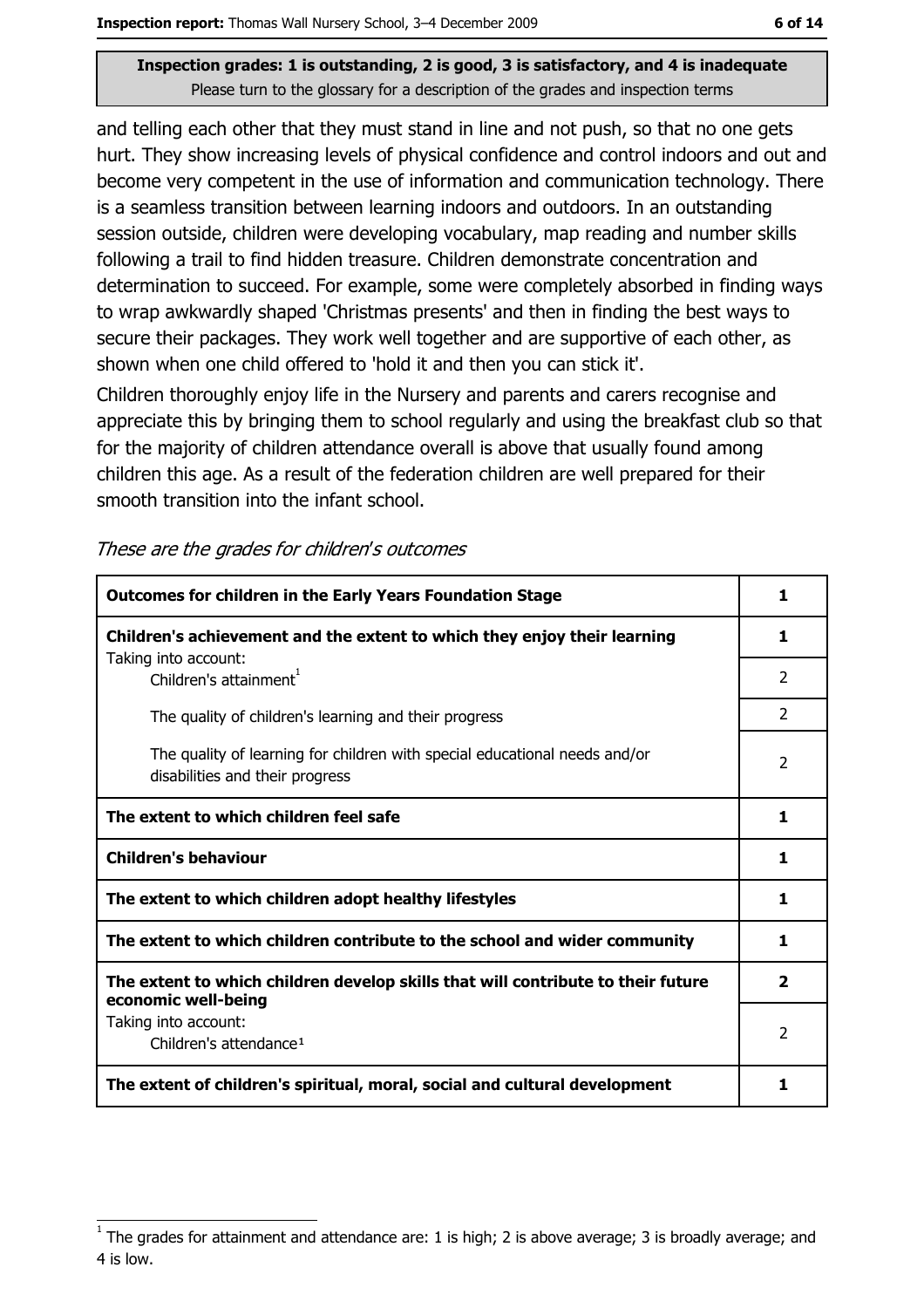#### How effective is the provision?

Sessions are very well organised and resourced, with a good variety and balance of activities led by adults and those where children can make their own choices. Inviting environments inside and in the covered and open outdoor areas encourage children to engage fully in activities that fire their imagination and creativity. Teamwork among the adults is very effective and contributes to excellent outcomes for the children. Teaching is good and sometimes outstanding. Usually, adults help to extend children's learning well through challenging questioning which help children think and extend their language skills. Sometimes, however, adults miss these opportunities and, on occasion, adults intervene a little too quickly when working with children in small groups on focused activities. This means that children can miss out on opportunities to work things out for themselves. Children are given lots of opportunities to develop early reading and writing skills. They enjoy writing their ideas and thoughts, as shown when writing letters to Father Christmas, and know that their efforts are valued by staff. However, occasionally staff do not always extend these opportunities to promote further learning or provide sufficient opportunities for children to listen to stories. Planning includes continuous evaluation, and review and assessment give a good picture of individual children's progress. This ensures that activities meet each child's needs exceptionally well. The support for children with particular needs, and their families, is of a high quality and one reason why these children are very happy and make excellent progress. These family connections are further enhanced through the extended provision of 'Honeybees' and the breakfast club.

| The quality of provision in the Early Years Foundation Stage                                                  |  |  |
|---------------------------------------------------------------------------------------------------------------|--|--|
| The quality of teaching                                                                                       |  |  |
| Taking into account:<br>The use of assessment to support learning                                             |  |  |
| The extent to which the curriculum meets children's needs, including, where<br>relevant, through partnerships |  |  |
| The effectiveness of care, guidance and support                                                               |  |  |

| These are the grades for the quality of provision |  |  |  |  |  |  |  |  |  |  |  |
|---------------------------------------------------|--|--|--|--|--|--|--|--|--|--|--|
|---------------------------------------------------|--|--|--|--|--|--|--|--|--|--|--|

#### How effective are leadership and management?

The commitment and relentless drive of the headteacher to ensure all children have the very best learning experiences has successfully improved the school from good to outstanding. This has been achieved through accurate self-evaluation and rigorous monitoring of teaching and learning. The consistency of approach of all staff in implementing their shared vision for the Nursery is an example of the effectiveness of leadership and management in embedding ambition and driving improvement. Across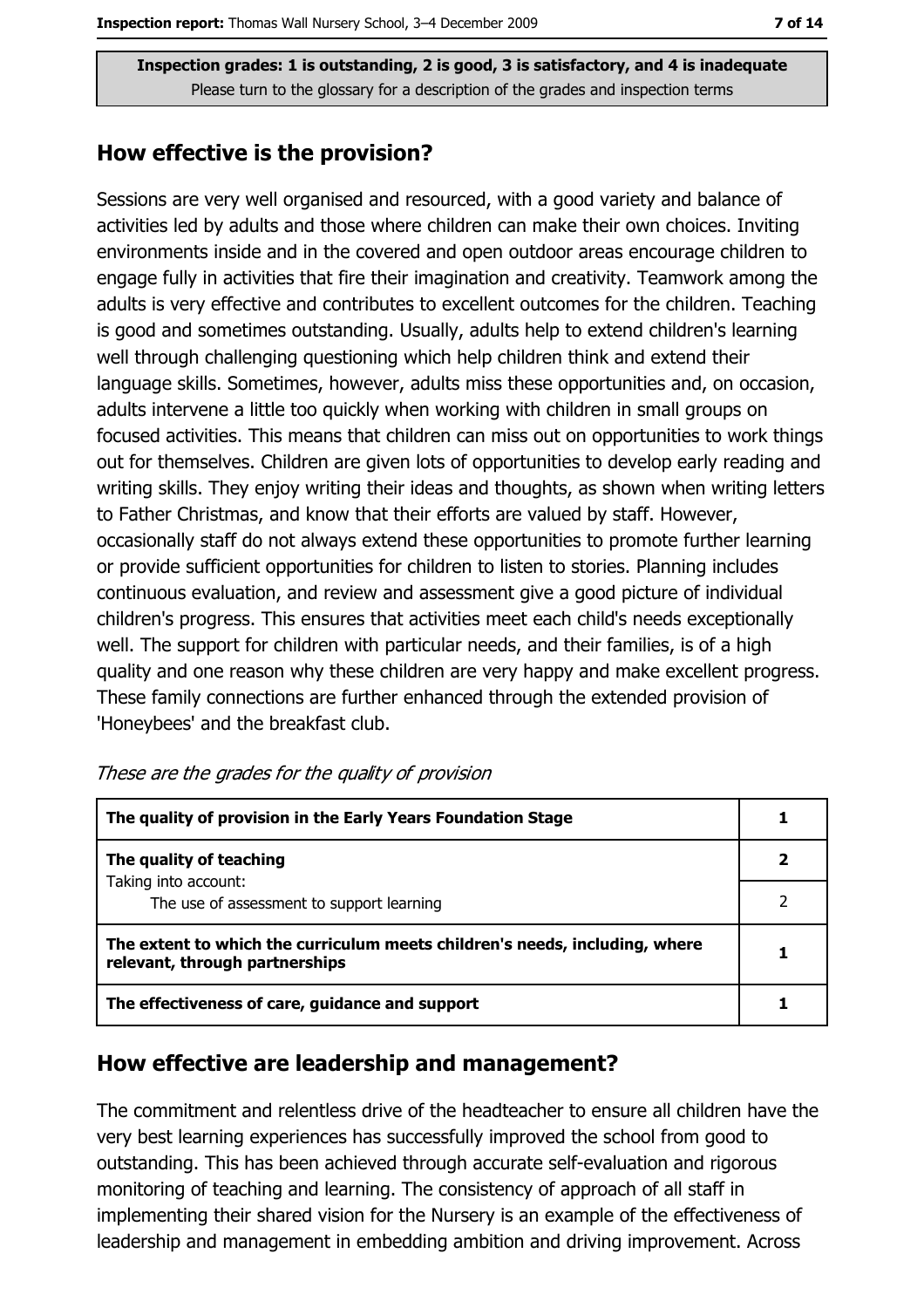the team there is a dedication to removing barriers to learning and celebrating the achievements of children at every stage. As a result, the Nursery has a highly inclusive ethos and all staff are diligent in ensuring that all children enjoy equality of opportunity. Staff, parents and carers and governors are proud of their Nursery and the improvements that have been made as a result of federation. Governors are very supportive of the Nursery; they fulfil their statutory responsibilities and many are regular visitors, but their involvement in setting priorities and monitoring the work of the school is underdeveloped.

The school meets the statutory requirements for safeguarding and parents and carers confirm that the school takes very good care of their children and that children feel safe. The school works in very close partnership with parents and carers to involve them fully in children's learning. The school makes a good contribution to community cohesion through its children's centre, which forges links and learning opportunities for parents and carers. Community cohesion is further enhanced through its work with local charities and local recycling initiatives. The school's active engagement with parents and carers helps the children to share, understand and celebrate cultural diversity. The global dimension of community cohesion is a developing area. Partnerships with other agencies and organisations are extensive and have an extremely positive impact on the children's learning and well-being.

| The effectiveness of leadership and management in the Early Years Foundation<br><b>Stage</b>                                                                        | 1              |
|---------------------------------------------------------------------------------------------------------------------------------------------------------------------|----------------|
| The effectiveness of leadership and management in embedding ambition and<br>driving improvement                                                                     | 1              |
| Taking into account:<br>The leadership and management of teaching and learning                                                                                      | 1              |
| The effectiveness of the governing body in challenging and supporting the<br>school so that weaknesses are tackled decisively and statutory responsibilities<br>met | 2              |
| The effectiveness of the school's engagement with parents and carers                                                                                                | 1              |
| The effectiveness of partnerships in promoting learning and well-being                                                                                              | 1              |
| The effectiveness with which the school promotes equality of opportunity and<br>tackles discrimination                                                              | 1              |
| The effectiveness of safeguarding procedures                                                                                                                        | 2              |
| The effectiveness with which the school promotes community cohesion                                                                                                 | $\mathcal{L}$  |
| The effectiveness with which the school deploys resources to achieve value for<br>money                                                                             | $\overline{2}$ |

These are the grades for leadership and management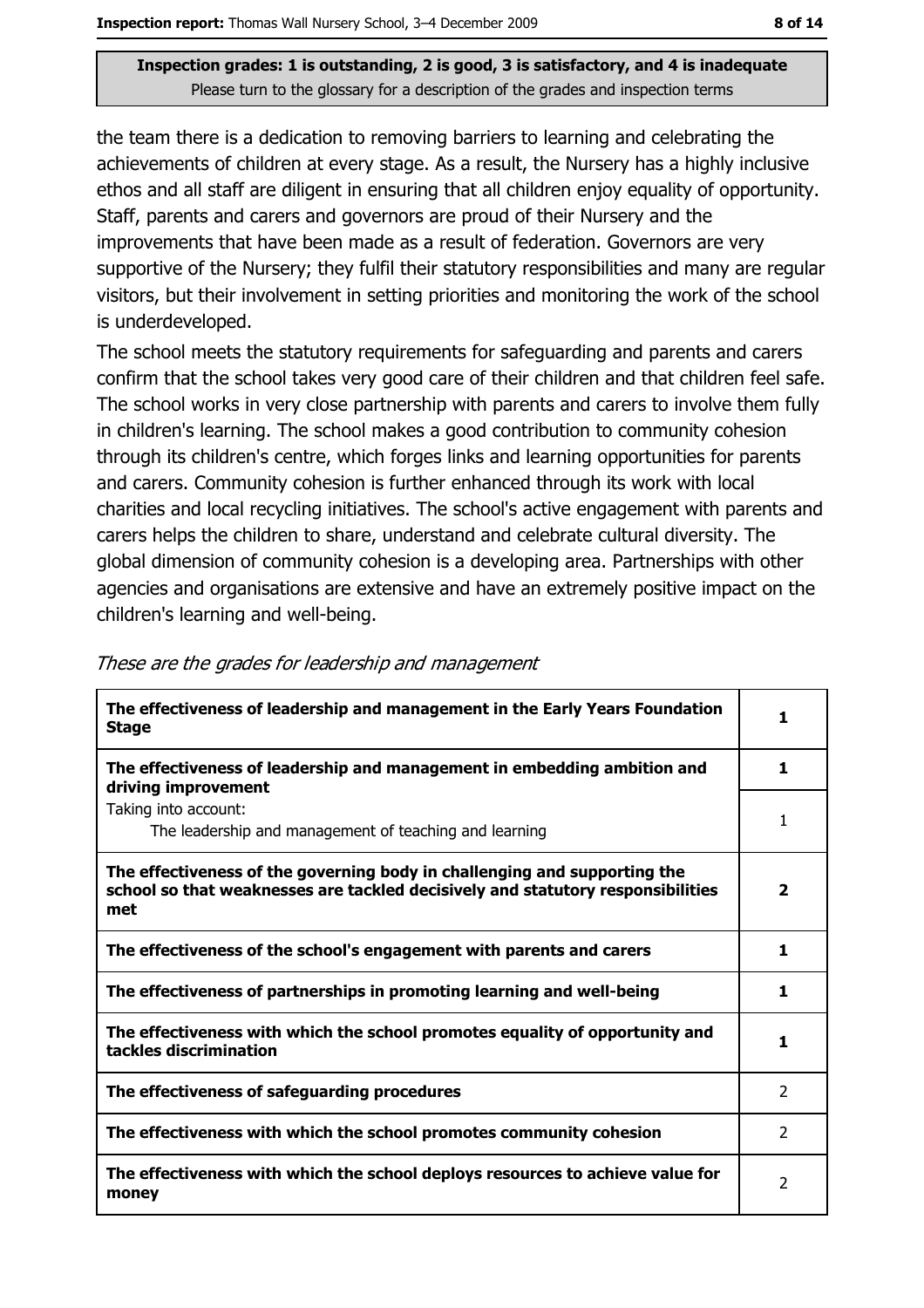#### **Views of parents and carers**

The parents and carers who spoke to the inspectors and those who returned questionnaires all agreed that they are happy with their children's experience at school and that their children enjoy coming. They comment that their children cannot wait to get to Nursery each day and that when their children are ill they still want to attend. Everyone feels that the children are very well looked after and cared for. Inspectors fully endorse the views of parents and carers.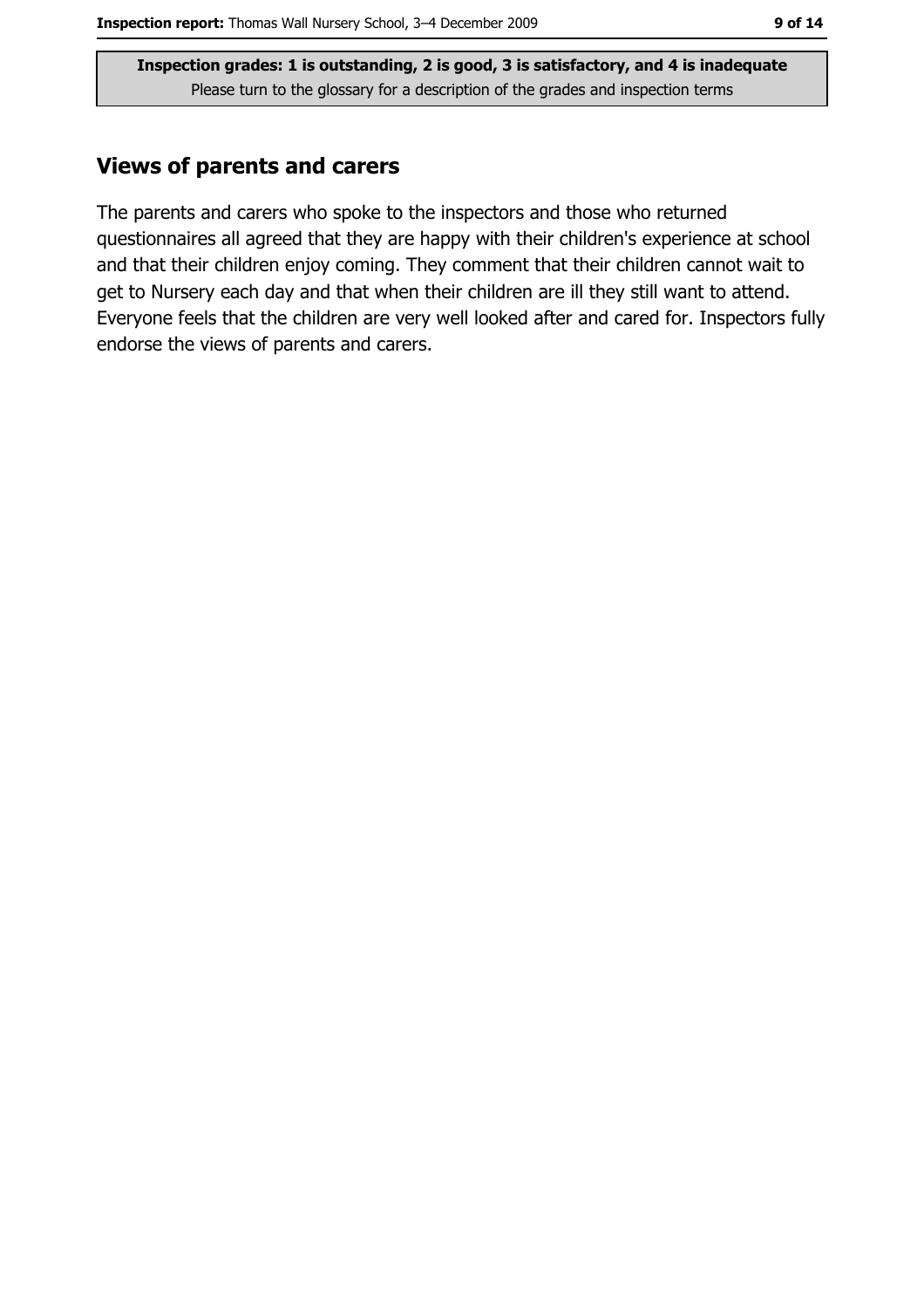#### Responses from parents and carers to Ofsted's questionnaire

Ofsted invited all the registered parents and carers of children registered at Thomas Wall Nursery School to complete a questionnaire about their views of the school.

In the questionnaire, parents and carers were asked to record how strongly they agreed with 13 statements about the school.

The inspection team received 25 completed questionnaires by the end of the

on-site inspection. In total, there are 115 children registered at the school.

| <b>Statements</b>                                                                                                                                                                                                                                       | <b>Strongly</b><br><b>Agree</b> |               |                | <b>Agree</b>  |              | <b>Disagree</b> |              | <b>Strongly</b><br>disagree |  |
|---------------------------------------------------------------------------------------------------------------------------------------------------------------------------------------------------------------------------------------------------------|---------------------------------|---------------|----------------|---------------|--------------|-----------------|--------------|-----------------------------|--|
|                                                                                                                                                                                                                                                         | <b>Total</b>                    | $\frac{0}{0}$ | <b>Total</b>   | $\frac{0}{0}$ | <b>Total</b> | $\frac{0}{0}$   | <b>Total</b> | $\frac{0}{0}$               |  |
| My child enjoys school                                                                                                                                                                                                                                  | 23                              | 92            | $\overline{2}$ | 8             | 0            | 0               | 0            | $\mathbf 0$                 |  |
| The school keeps my child<br>safe                                                                                                                                                                                                                       | 22                              | 88            | 3              | 12            | 0            | 0               | 0            | 0                           |  |
| The school informs me<br>about my child's progress                                                                                                                                                                                                      | 18                              | 72            | $\overline{7}$ | 28            | 0            | 0               | 0            | $\mathbf 0$                 |  |
| My child is making enough<br>progress at this school                                                                                                                                                                                                    | 17                              | 68            | 8              | 32            | 0            | 0               | 0            | $\mathbf 0$                 |  |
| The teaching is good at this<br>school                                                                                                                                                                                                                  | 21                              | 84            | 4              | 16            | 0            | 0               | 0            | $\mathbf 0$                 |  |
| The school helps me to<br>support my child's learning                                                                                                                                                                                                   | 17                              | 68            | 8              | 32            | 0            | 0               | 0            | $\mathbf 0$                 |  |
| The school helps my child to<br>have a healthy lifestyle                                                                                                                                                                                                | 20                              | 80            | 5              | 20            | 0            | 0               | 0            | 0                           |  |
| The school makes sure that<br>my child is well prepared for<br>the future (for example<br>changing year group,<br>changing school, and for<br>children who are finishing<br>school, entering further or<br>higher education, or<br>entering employment) | 12                              | 48            | 9              | 36            | $\mathbf 0$  | 0               | 0            | $\mathbf 0$                 |  |
| The school meets my child's<br>particular needs                                                                                                                                                                                                         | 13                              | 52            | 11             | 44            | 0            | 0               | 0            | $\mathbf 0$                 |  |
| The school deals effectively<br>with unacceptable behaviour                                                                                                                                                                                             | 16                              | 64            | 9              | 36            | 0            | 0               | 0            | 0                           |  |
| The school takes account of<br>my suggestions and<br>concerns                                                                                                                                                                                           | 15                              | 60            | 10             | 40            | $\mathbf 0$  | 0               | 0            | $\mathbf 0$                 |  |
| The school is led and<br>managed effectively                                                                                                                                                                                                            | 20                              | 80            | $\overline{4}$ | 16            | 0            | 0               | $\mathbf 0$  | $\mathbf 0$                 |  |
| Overall, I am happy with my<br>child's experience at this<br>school                                                                                                                                                                                     | 21                              | 84            | $\overline{4}$ | 16            | $\pmb{0}$    | 0               | 0            | $\mathbf 0$                 |  |

The table above summarises the responses that parents and carers made to each statement. The percentages indicate the proportion of parents and carers giving that response out of the total number of completed questionnaires. Where one or more parents and carers chose not to answer a particular question, the percentages will not add up to 100%.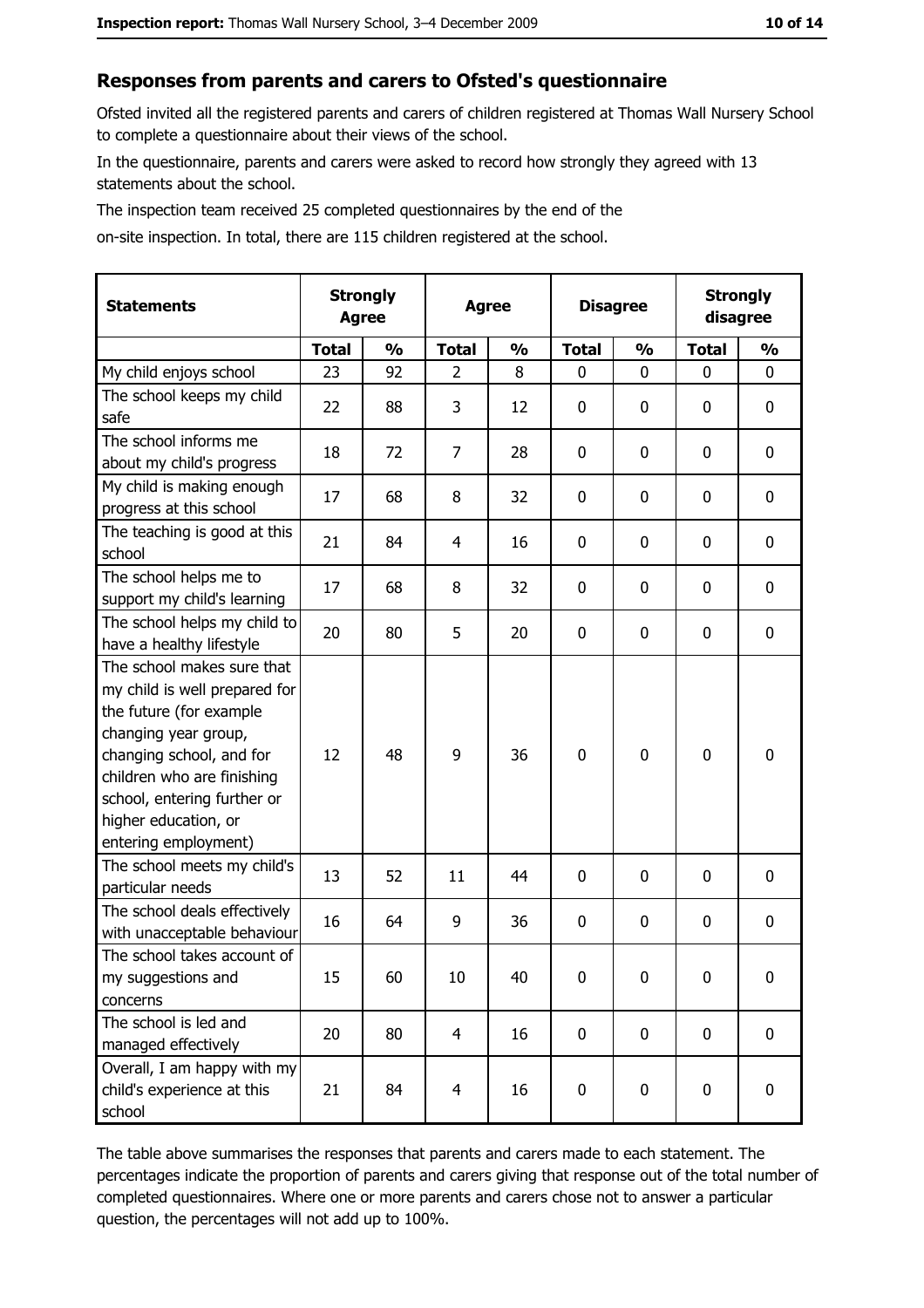# Glossary

| Grade   | <b>Judgement</b> | <b>Description</b>                                                                                                                                                                                                                |
|---------|------------------|-----------------------------------------------------------------------------------------------------------------------------------------------------------------------------------------------------------------------------------|
| Grade 1 | Outstanding      | These features are highly effective. An oustanding<br>school provides exceptionally well for its children's<br>needs.                                                                                                             |
| Grade 2 | Good             | These are very positive features of a school. A school<br>that is good is serving its children well.                                                                                                                              |
| Grade 3 | Satisfactory     | These features are of reasonable quality. A satisfactory<br>school is providing adequately for its children.                                                                                                                      |
| Grade 4 | Inadequate       | These features are not of an acceptable standard. An<br>inadequate school needs to make significant<br>improvement in order to meet the needs of its children.<br>Ofsted inspectors will make further visits until it<br>improves |

## What inspection judgements mean

#### Overall effectiveness of schools inspected between September 2007 and July 2008

|                       | Overall effectiveness judgement (percentage of<br>schools) |      |                     |                   |  |
|-----------------------|------------------------------------------------------------|------|---------------------|-------------------|--|
| <b>Type of school</b> | <b>Outstanding</b>                                         | Good | <b>Satisfactory</b> | <b>Inadequate</b> |  |
| Nursery schools       | 39                                                         | 58   | 3                   | 0                 |  |
| Primary schools       | 13                                                         | 50   | 33                  | 4                 |  |
| Secondary schools     | 17                                                         | 40   | 34                  | 9                 |  |
| Sixth forms           | 18                                                         | 43   | 37                  | $\overline{2}$    |  |
| Special schools       | 26                                                         | 54   | 18                  | $\overline{2}$    |  |
| Pupil referral units  | 7                                                          | 55   | 30                  | 7                 |  |
| All schools           | 15                                                         | 49   | 32                  | 5                 |  |

New school inspection arrangements were introduced on 1 September 2009. This means that inspectors now make some additional judgements that were not made previously.

The data in the table above were reported in The Annual Report of Her Majesty's Chief Inspector of Education, Children's Services and Skills 2007/08.

Percentages are rounded and do not always add exactly to 100. Secondary school figures include those that have sixth forms, and sixth form figures include only the data specifically for sixth form inspection judgements.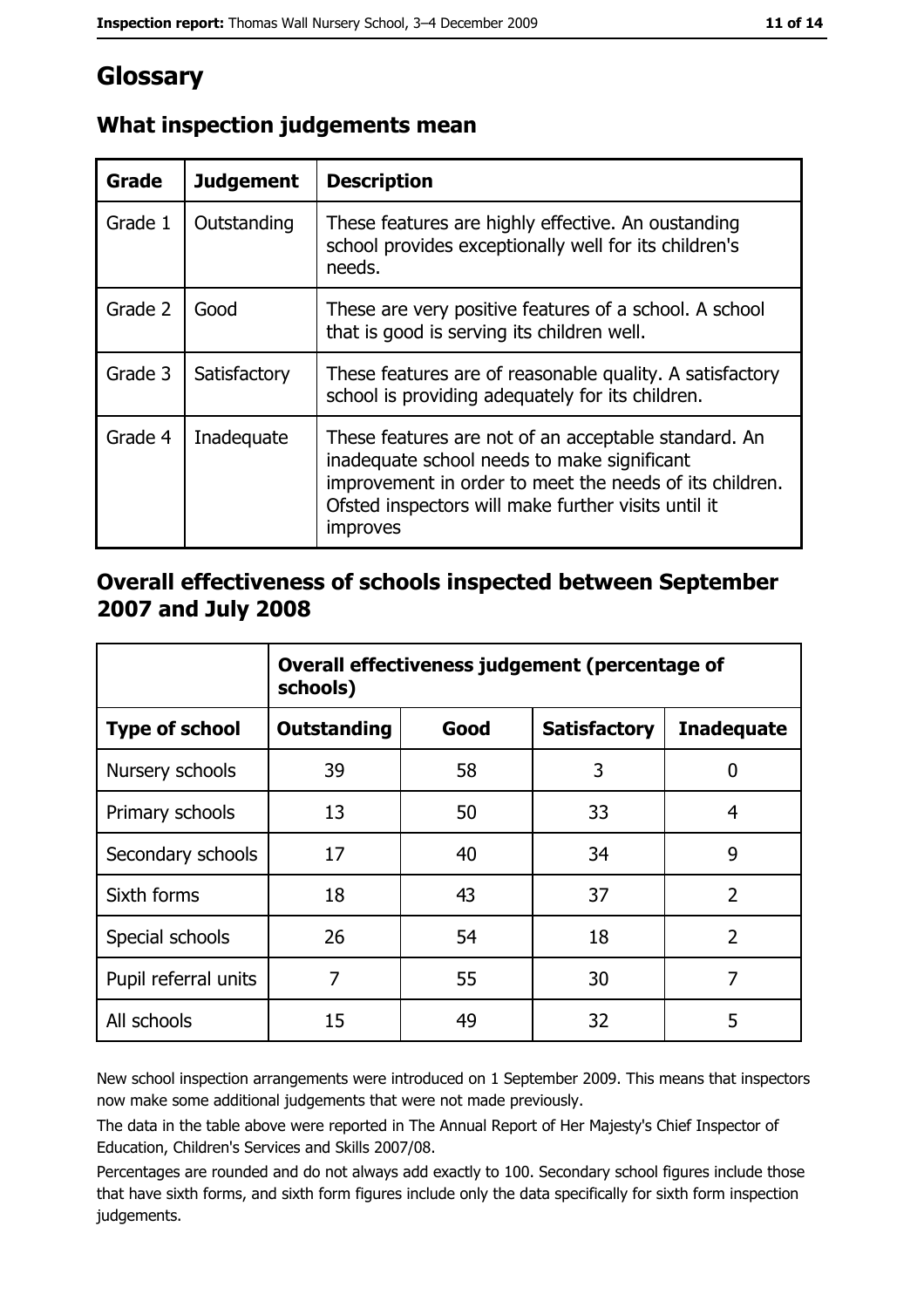# **Common terminology used by inspectors**

| Achievement:                  | the progress and success of a child in their<br>learning and development.                                                                                                                                                                                                                                                                                                                                        |
|-------------------------------|------------------------------------------------------------------------------------------------------------------------------------------------------------------------------------------------------------------------------------------------------------------------------------------------------------------------------------------------------------------------------------------------------------------|
| Attainment:                   | in other phases of school, for example<br>primary schools, attainment is the<br>standard of the pupils' work shown by test<br>and examination results and in lessons.<br>However, there is no national average for<br>three- and four-year-olds. Therefore, in<br>inspections of nursery schools, inspectors<br>take account of expectations in the<br>age-related bands of the Early Years<br>Foundation Stage. |
| Capacity to improve:          | the proven ability of the school to<br>continue improving. Inspectors base this<br>judgement on what the school has<br>accomplished so far and on the quality of<br>its systems to maintain improvement.                                                                                                                                                                                                         |
| Leadership and management:    | the contribution of all the staff with<br>responsibilities, not just the headteacher,<br>to identifying priorities, directing and<br>motivating staff and running the school.                                                                                                                                                                                                                                    |
| Learning:                     | how well children acquire knowledge,<br>develop their understanding, learn and<br>practise skills and are developing their<br>competence as learners.                                                                                                                                                                                                                                                            |
| <b>Overall effectiveness:</b> | inspectors form a judgement on a school's<br>overall effectiveness based on the findings<br>from their inspection of the school. The<br>following judgements, in particular,<br>influence what the overall effectiveness<br>judgement will be.                                                                                                                                                                   |
|                               | The school's capacity for sustained<br>improvement.<br>Outcomes for individuals and groups<br>of children.<br>The quality of teaching.<br>The extent to which the curriculum<br>meets children's needs, including<br>where relevant, through partnerships.<br>The effectiveness of care, guidance<br>and support.                                                                                                |
| Progress:                     | the rate at which children are learning in<br>nursery sessions and over longer periods<br>of time.                                                                                                                                                                                                                                                                                                               |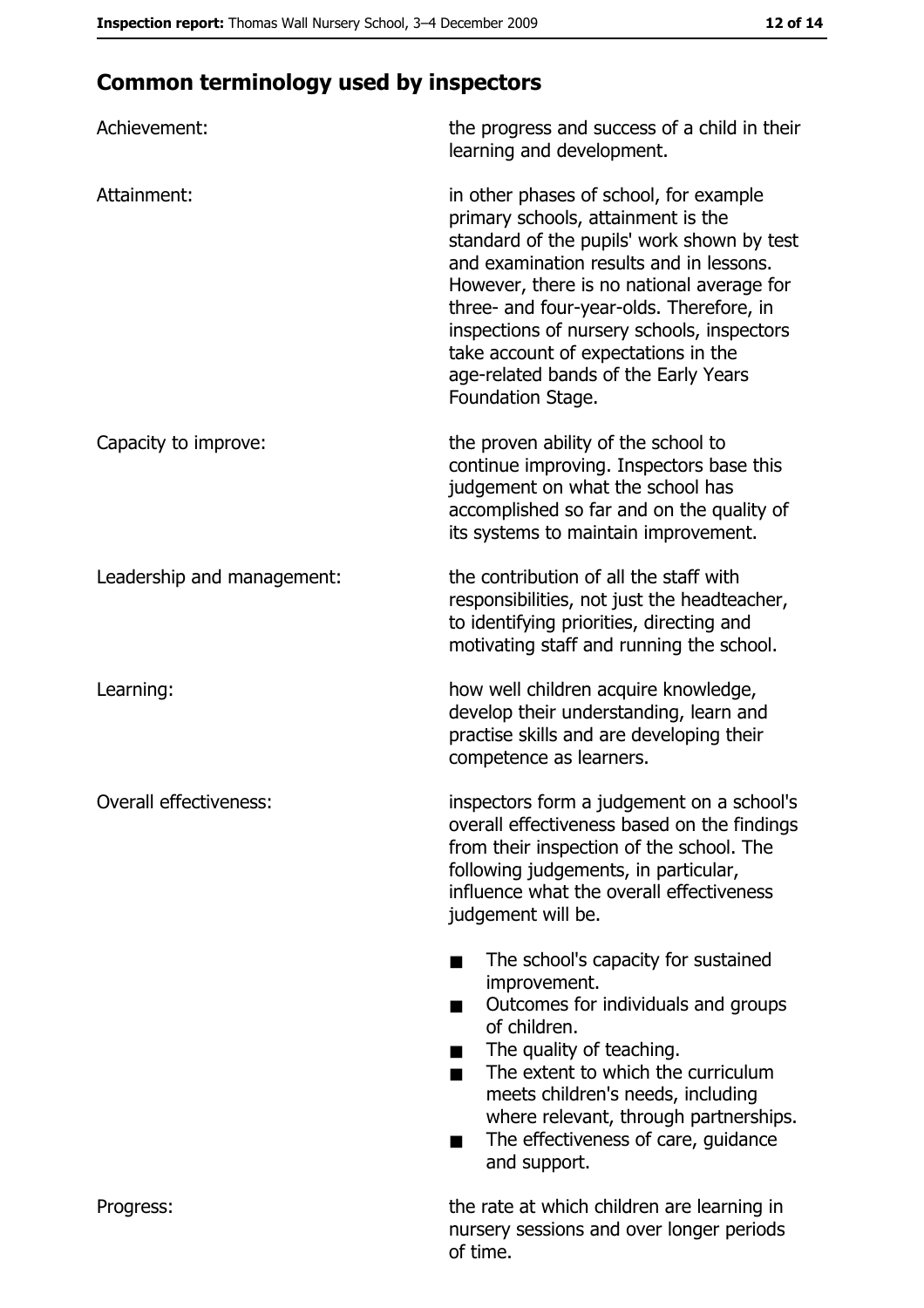This letter is provided for the school, parents and carers to share with their children. It describes Ofsted's main findings from the inspection of their school.



## 7 December 2009

Dear Children

## Inspection of Thomas Wall Nursery School, Sutton SM1 2SF

I'm writing to thank you for the lovely warm welcome you gave to the inspectors when we visited your Nursery. One inspector was there for just a morning but I was lucky enough to spend two whole days with you and what a lovely time I had. We came to see how well the Nursery is doing and how you are all getting on with your learning. This is what we found.

- Thomas Wall is an excellent Nursery. You learn lots of interesting things and there  $\blacksquare$ are lots of exciting things to do inside and outside.
- Your behaviour is fantastic and you are kind to each other and play well together.  $\blacksquare$ You know lots of things about being healthy and staying safe.
- The headteacher, all of the teachers and other grown-ups look after you very, very  $\blacksquare$ well. Your mums and dads think so too and they are very pleased with how well you are doing.
- Your teachers work very hard to make sure you enjoy yourselves and have fun  $\blacksquare$ while you learn lots of exciting things. Because you try so hard we have asked your teachers to help you learn new things even more quickly.
- The governors are the adults who help the school to work so well. They try hard to  $\blacksquare$ help the headteacher and all the teachers. We have asked the governors to check even more closely how well the school is doing so that it can keep getting better and better.

Thank you for helping me and making my visit to your school so special.

Yours sincerely

**Margaret Coussins** 

Lead Inspector